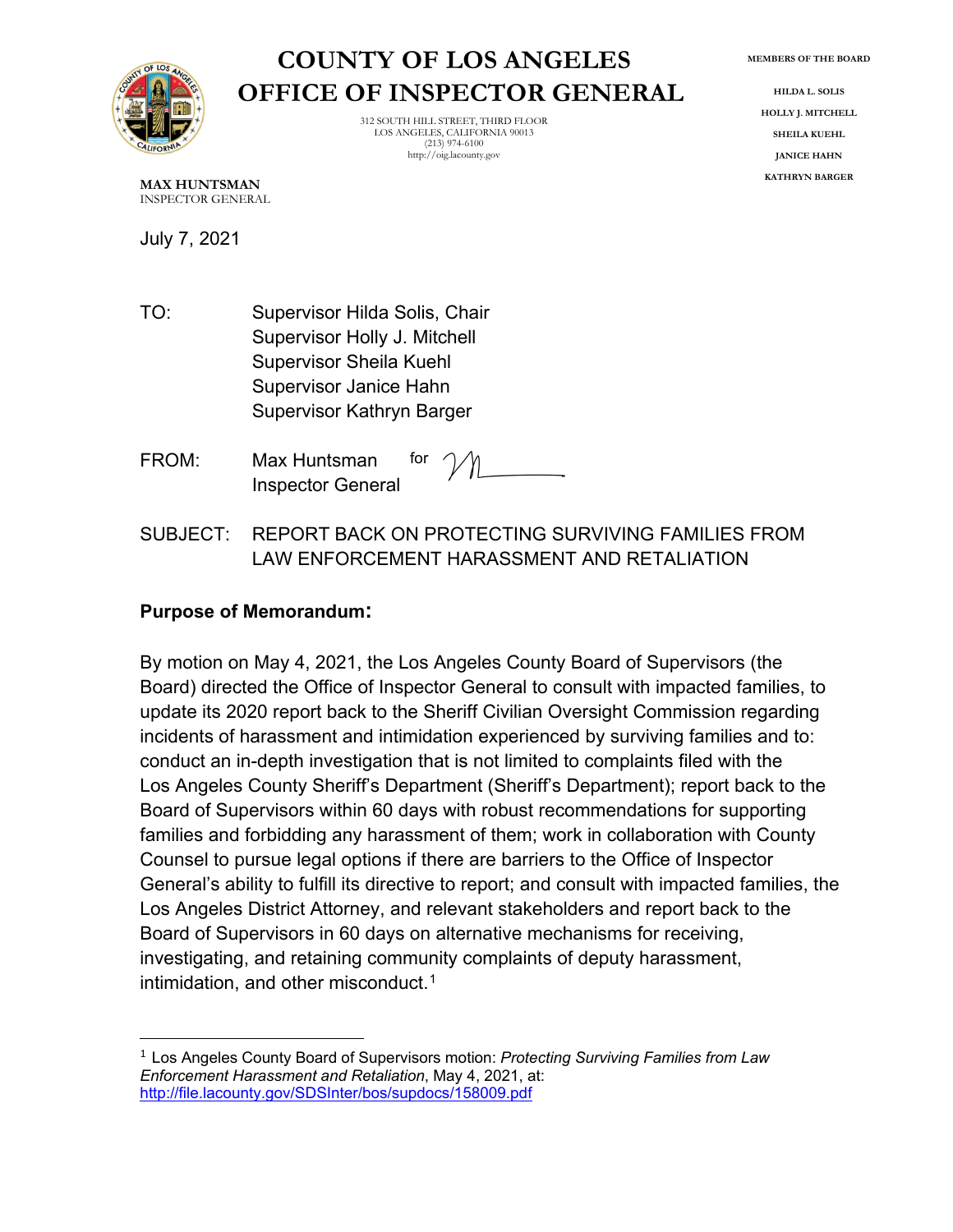Office of Inspector General personnel met with several stakeholders including members of the American Civil Liberties Union (ACLU), Black Lives Matter (BLM), and Chicano activist, Carlos Montes, to discuss complaints of family harassment by sheriff's deputies and seek assistance in contacting families impacted by Sheriff's Department's conduct.

As directed, the Office of Inspector General also met with members of the Los Angeles County District Attorney's Office (LADA), including the Head Deputy of LADA's Justice System Integrity Division (JSID), LADA's Special Advisor for Post-Conviction and JSID, and LADA's Community and Government Affairs Liaison, to discuss alternative mechanisms for receiving, investigating, and retaining community complaints of deputy harassment, intimidation, and other misconduct.

# **Interviews of Families of Decedents Killed as a Result of a Deputy-Involved Shooting**

On May 22, 2021, with the assistance of ACLU, BLM, and Carlos Montes, the Office of Inspector General was able to virtually meet with approximately six families to gage their willingness to meet with staff individually to discuss the trauma they have experienced as a result of harassment and intimidation by the Sheriff's Department and conduct more in-depth investigation of the allegations. Following this initial meeting, interviews were conducted with the families regarding ongoing harassment. The following is a summary of their comments:

A mother whose son was shot and killed on June 27, 2019, during an East Los Angeles (ELA) deputy-involved shooting, previously filed several complaints with the Sheriff's Department. Her initial complaints of harassment are detailed in the Office of Inspector General's report back to the COC on family harassment.<sup>[2](#page-1-0)</sup> However, since then, the harassment has continued. One instance occurred in October of 2019, when she was at the memorial site for her son. While she and others were at the memorial site, she heard a helicopter overhead, approximately four patrol cars drove toward the site with their headlights off. Several deputies, including a deputy she had previously filed a complaint against, approached them claiming they had received a report of 70 people gathering at the memorial site. The decedent's mother reported that the deputy was laughing. Later that month, while at a Sheriff's Department Town Hall meeting, the decedent's mother observed a uniformed deputy and two women in civilian clothing photographing the signs she

<span id="page-1-0"></span><sup>&</sup>lt;sup>2</sup> Office of Inspector General Report Back on Inquiry and Assessment as to the Harassment of [Families by LASD Patrol Operations Staff Following a Fatal Use of Force by LASD.](https://oig.lacounty.gov/Portals/OIG/Reports/FatalForceHarassmentCOCReportBack.pdf?ver=epu1Kz8Opxxv7TCMhefoqA%3d%3d)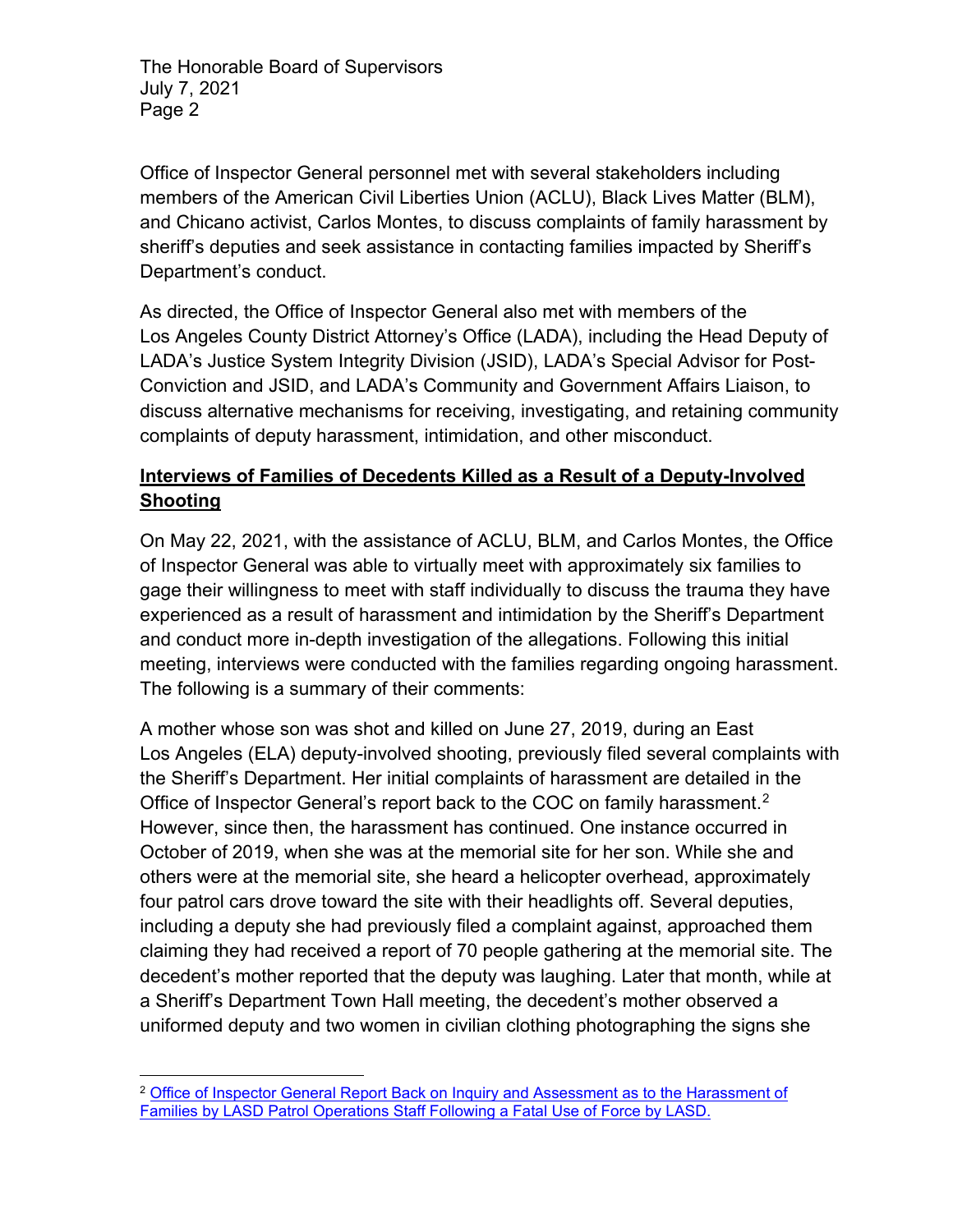was holding. One of the women in civilian clothing deleted the photographs after the decedent's mother spoke with her. The mother did not file a complaint about the incident.

After the Town Hall meeting, the decedent's mother and others visited her son's memorial site where they were met by approximately 10 patrol cars and 20 deputies who formed what she described as a "riot" line. Their actions caused the decedent's mother to become so scared that she vomited. Even after the decedent's mother moved out of East Los Angeles, she continued to feel harassed. One time she was pulled over by Sheriff deputies for a traffic violation when deputies ordered her minor daughter to stop recording the deputies. Then, her and her minor daughter were placed in the back of separate patrol cars, their car was searched, and the decedent's mother was accused of having "drug money" in a purse that was not hers that they had recovered from her car. Prior to releasing the minor daughter, a deputy reportedly told her to airdrop the video she had taken of them to him. The decedent's mother reported that the ACLU filed a complaint on her behalf about this incident because she was too scared to do it on her own.

On June 3, 2021, Office of Inspector General staff spoke to two women whose nephew died as the result of a deputy-involved shooting on August 12, 2018 in East Los Angeles.

According to one of the decedent's aunts, shortly after the shooting, deputies at the scene were acting "aggressively." When her sister, the decedent's mother, tried to obtain information about the shooting, deputies laughed at her, mocked them, and made crude remarks. The aunt stated that a complaint regarding this conduct was filed by the family's attorney. On at least one occasion, there was a heavy deputy presence at their nephew's memorial site.

According to the decedent's aunt, on another occasion the decedent's mother and brother-in-law were inside a 7-11 store when a deputy knocked on the window of the store and asked if she was the decedent's mother. The deputy then walked back towards other deputies and started talking and smirking. The deputies then followed the decedent's mother home and drove past her house. The decedent's aunt also described an incident where the decedent's brother was eating in his car close to the family's home when he was approached by four deputies on bicycles. The deputies then pulled him out of his car and placed on the curb for 45 minutes. When a supervisor responded to the scene, he recognized the decedent's brother by name and instructed the deputies to release him. Another time, after a townhall meeting attended by the aunt and other family members, deputies followed the family home.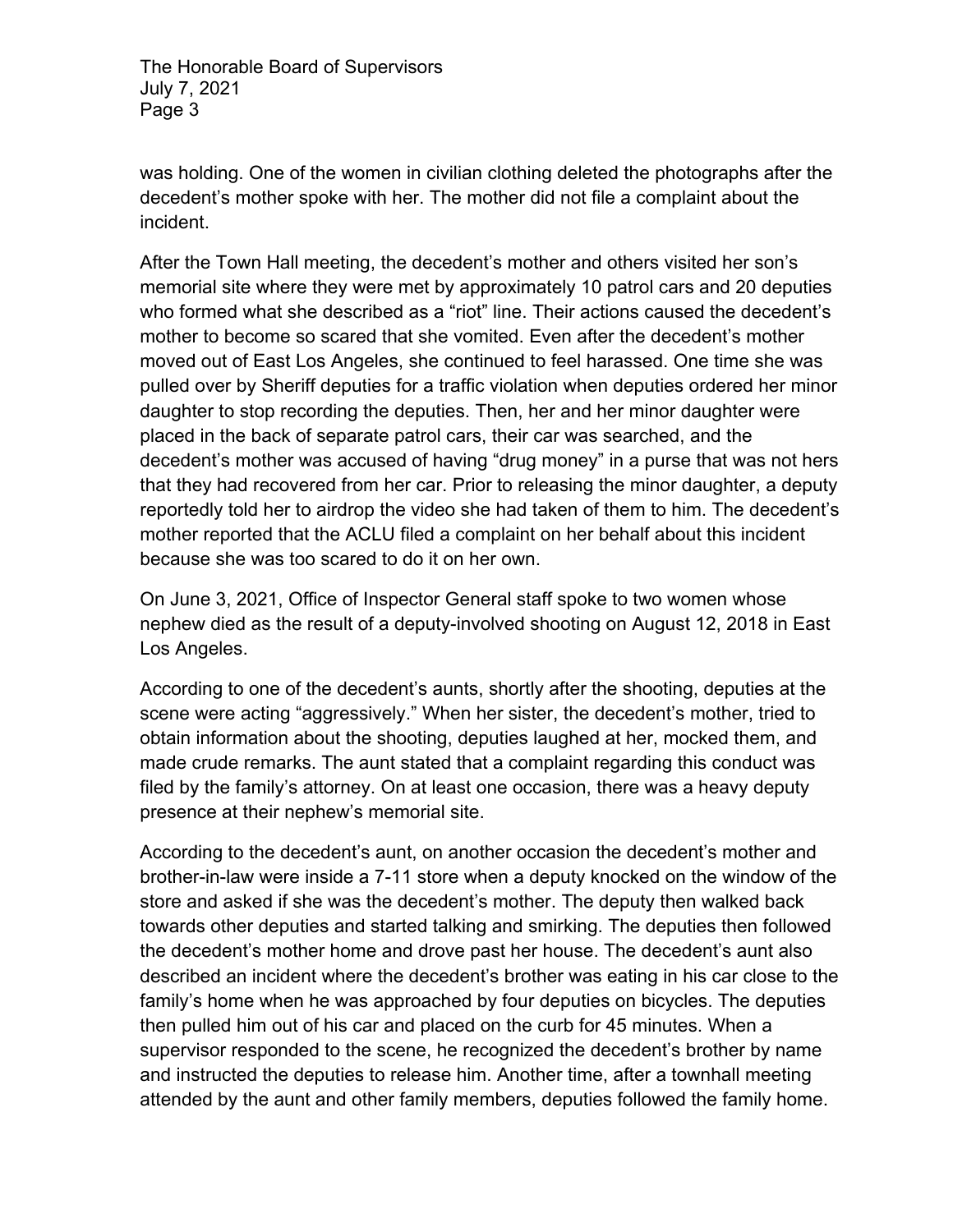According to one of the decedent's aunts, nearly a year after her nephew's death, a crowd had peacefully gathered in front of the ELA Sheriff station to honor the decedent's birthday, when deputies started acting aggressively and threw three packs of bottled water towards them; no complaint regarding this conduct was made.

To memorialize the death of the decedent, on the anniversary of his death, a tree was planted at the location of the fatal shooting. According to the decedent's aunt, at the same time, a deputy was issuing parking tickets even though the cars were parked legally. The family reports they were also followed home that day by two patrol cars. As recently as March of this year, the family is still being targeted. In March 2021, after participating in a podcast on deputy secret subgroups, the family observed a large group of deputies congregated outside of the location of the podcast taping including the deputy who shot the decedent. The deputies claimed to be there in relation to another call, but the family believes they were there in an attempt to intimidate the family.

Office of Inspector General staff conducted a telephone interview of the parents of a man killed in a deputy-involved shooting on February 4, 2018, in South Los Angeles.

According to the decedent's father, following the shooting, even though they no longer live in the jurisdiction of the Los Angeles County Sheriff's Department, deputies followed cars leaving their home. In addition, during a fundraiser at the site of their son's shooting, some of the participants were arrested. According to the decedent's mother, on June 26, 2018, her daughter and her friends were harassed as they held a barbeque in their front yard, which is located outside of the Sheriff's Department's jurisdiction. When the decedent's mother tried to file a complaint with the Sheriff's Department, she was told that the reason the deputies were out of their jurisdiction was because they were "policing" and that her daughter and her friends looked suspicious.

The decedent's father also stated that since the time of his son's shooting, deputies and LAPD officers have driven by his business and made gestures with their middle finger. He believes that the LAPD officers are working with the deputies to harass him and his family. The decedent's father explained that the Sheriff's Department makes him feel like they are "enemy combatants." Regarding the complaint process, he expressed concerns regarding the lack of independent review and noted the Sheriff's Department bureaucracy lacks compassion. The decedent's father suggested that a community panel be assembled and be made part of the disciplinary process, as it would give community members a voice in the process.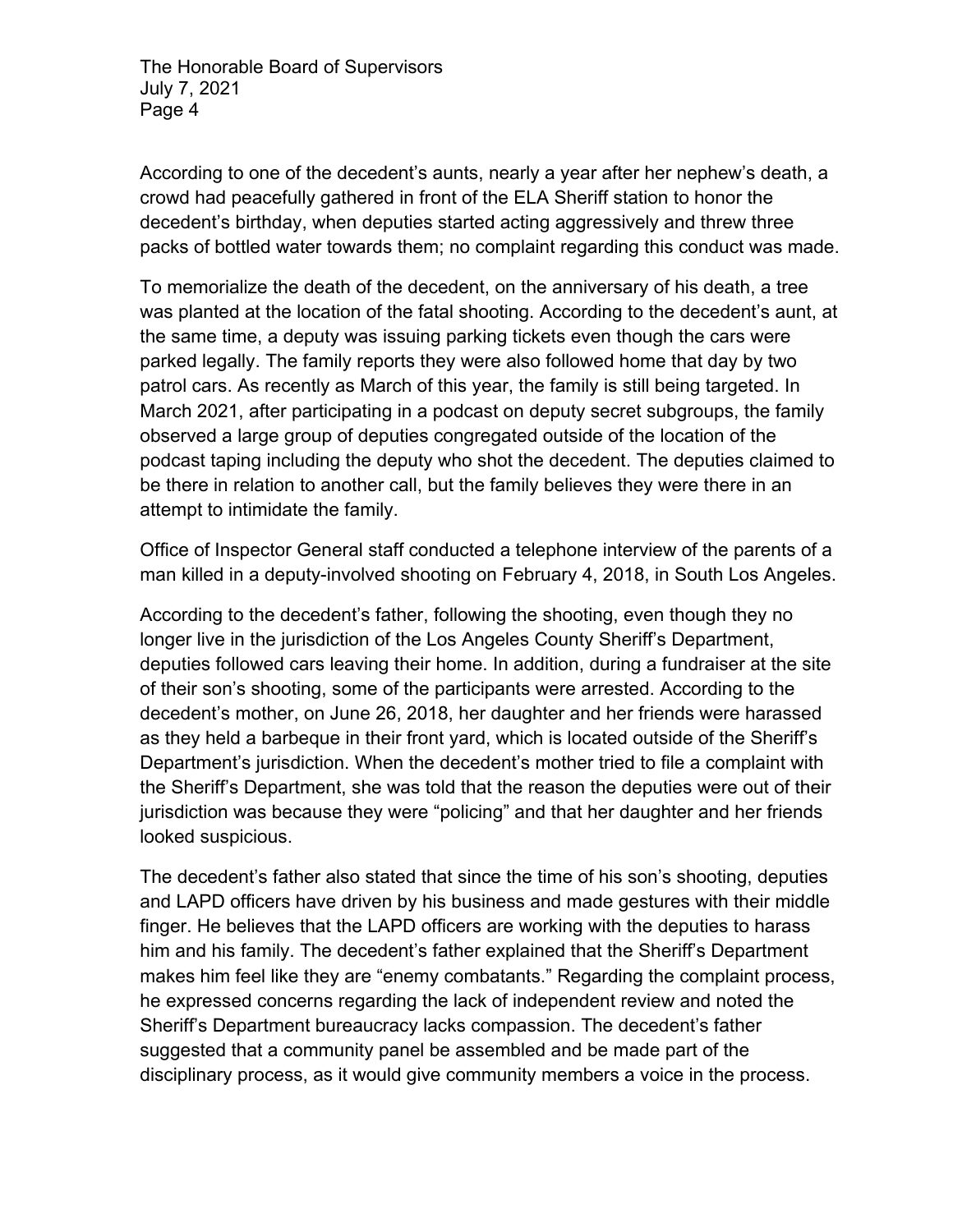Office of Inspector General staff conducted an interview of the sister of a man who died as a result of a March 14, 2021, deputy-involved shooting. The decedent's sister stated that in the week after her brother's death, deputies were constantly driving past their house, laughing, and smiling at them. On March 28, 2021, the decedent's sister met with Supervisor Hilda Solis and Carlos Montes. After the conference, the deputies stopped driving by her home and she was advised to keep a log of the incidents. However, according to the decedent's sister, on June 6, 2021, a deputy drove by her house, but this time, the deputy waved and smiled at her husband. Since she had cameras installed at the time, the decedent's sister was able to retrieve a picture of the incident which Office of Inspector General staff were able to confirm it as described. The decedent's sister wants to see deputies who are involved in fatal incidents transferred to another station.

On June 16, 2021, Office of Inspector General staff visited the home of one of the families to retrieve additional information regarding the incidents of harassment and intimidation. They were able to retrieve copies of letters received by the family from the Sheriff's Department in response to complaints, as well as videos they believe show deputies harassing and intimidating them.

# **Barriers Faced by the Office of Inspector General in Reporting on Law Enforcement Harassment of Surviving Families**

On May 14, 2021, the Office of Inspector General issued a demand letter asking the Sheriff's Department to reactivate the Office of Inspector General's PRMS terminals in order to give the Office of Inspector General unfettered access to PRMS records. In the same letter, the Office of Inspector General also requested access to evidence.com, the cloud-based storage system for body-worn camera video. These requests were made to allow the Office of Inspector General to fulfill the Board's directive that the Office of Inspector General report on the harassment of surviving families of those killed in a deputy-involved shooting. By a letter dated June 7, 2021, these requests were denied by the Sheriff's department, citing unexplained security concerns.

## **Outcome of Meetings with LADA**

During meetings with representatives of the LADA, it was explained that LADA does not have the resources to receive and investigate complaints of deputy harassment, and unless the complaint rises to the level of criminal misconduct, LADA does not have the have the power to take any action.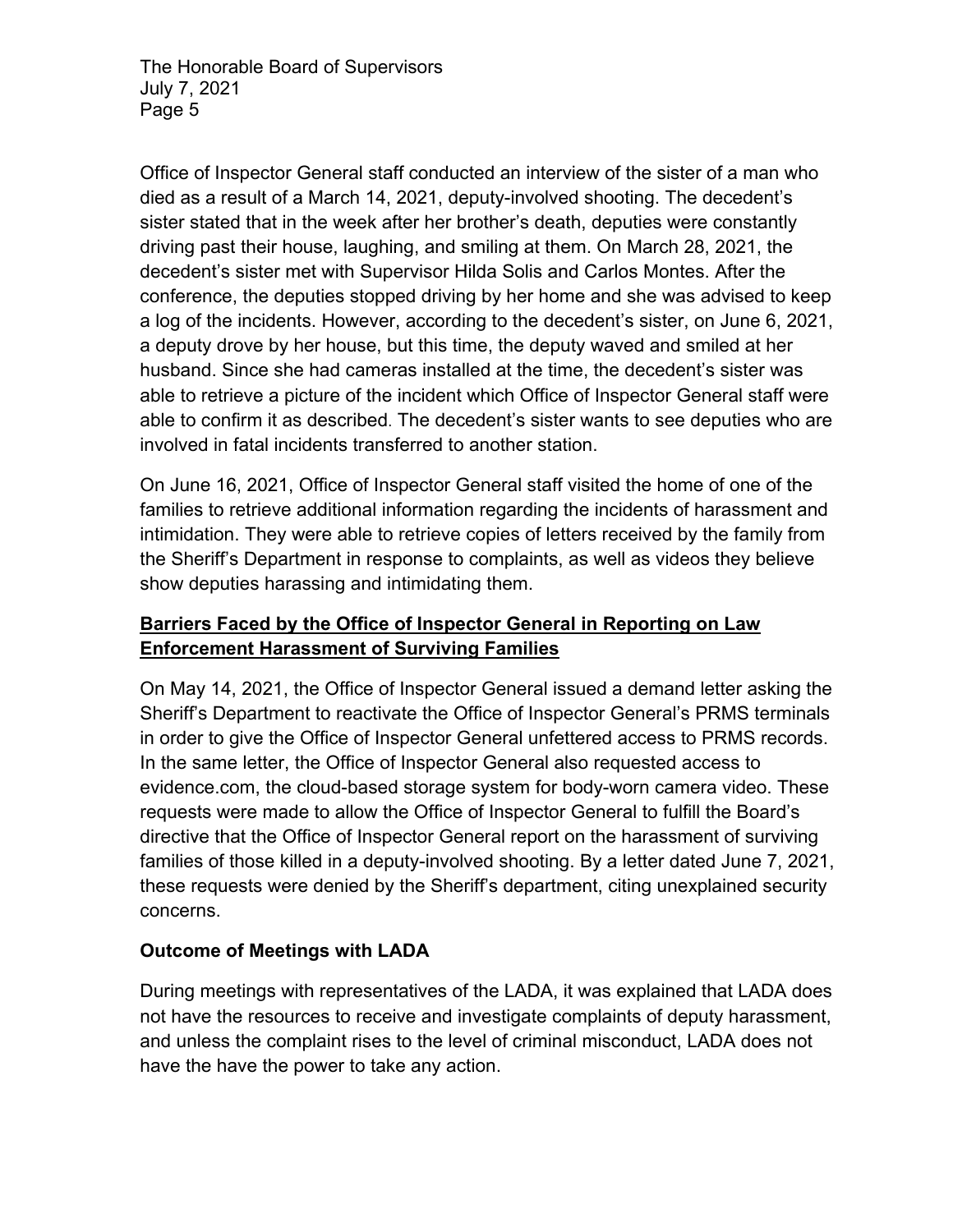### **Recommendations**

The Office of Inspector General has the following recommendations:

- 1. Because the Office of Inspector General has been repeatedly denied independent access to PRMS, this is the database in which complaints and the outcomes of the investigation are recorded, and to body-worn camera video, we are unable to independently verify complaints or conduct a meaningful analysis of the complaints of harassment. Access to the video is critical to assess complaints and mandated by Government Code section 25303 and County Code section 6.44.190. The Sheriff's Department's refusal to grant the Office of Inspector General access to body-worn camera video makes it impossible for the Office of Inspector General to independently verify the deputies' actions or to corroborate and/or disprove civilian complaints. As directed by the Board's May 4, 2021, motion, the Office of Inspector General requests that County Counsel initiate legal proceedings in accordance with state and county laws to require the Sheriff's Department to grant the Office of Inspector General ("OIG") access to these systems so OIG can fulfill its obligations as directed in the May 4, 2021, motion.
- 2. The Executive Office of the Board's IT Division and the Internal Services Department (ISD), in consultation with County Counsel, should seek to secure access to Sheriff's Department databases and cloud storage systems by negotiating contracts with outside vendors that include access for the Office of Inspector General. Access to the cloud-based storage system for body-worn camera video, evidence.com, should be granted to the Office of Inspector General as part of the contract between the ISD and Axon Enterprise, Inc; if necessary, additional licenses to evidence.com should be purchased to provide the Office of Inspector General access to all body-worn camera video.
- 3. LADA's Justice Integrity Division should investigate all allegations of criminal conduct by the Sheriff and the Sheriff's Department management; the Office of Inspector General has detailed violations of the law by the Sheriff in its [December 14, 2020 letter to the COC.](https://oig.lacounty.gov/Portals/OIG/Reports/UnlawfulConductOfLASD.pdf?ver=m_s7zzvyXRs6DSbMsR9AEw%3d%3d))
- 4. LADA's JSID unit should investigate and prosecute criminal conduct by individual deputies. The failure by a public prosecutor to hold deputies accountable for criminal conduct profoundly erodes public trust. One example of this is LADA's rejection of the filing of criminal charges, or conduct its own investigation of an assault by Sheriff's deputies at Kennedy Hall, as discussed and reported in the Office of Inspector General's *[Analysis of the Criminal](https://oig.lacounty.gov/Portals/OIG/Reports/Review_Banditos_Investigation.pdf?ver=rFOrJ7O-WQGq4SYeyOVDEw%3d%3d)*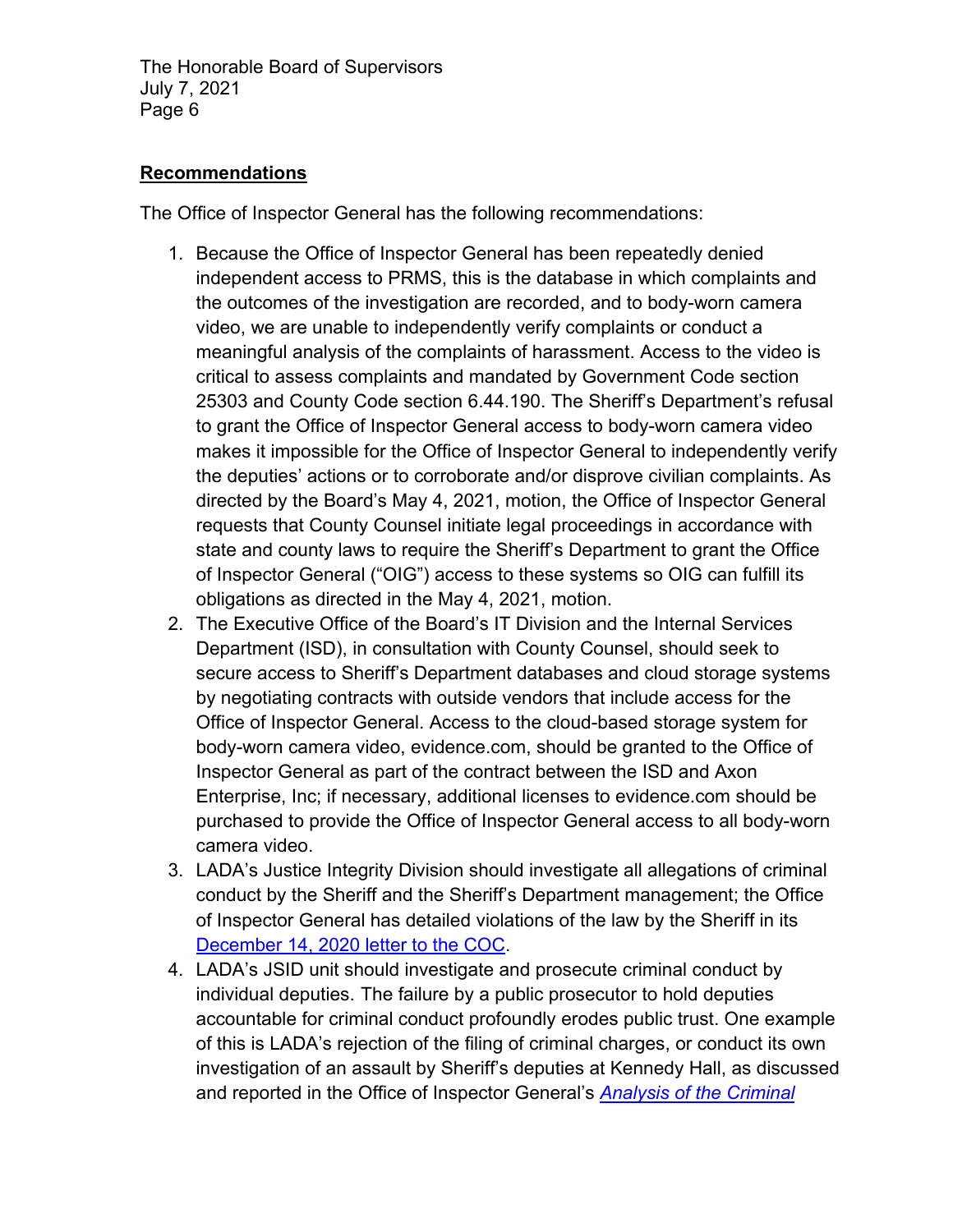> *[Investigation of Alleged Assault by Banditos](https://oig.lacounty.gov/Portals/OIG/Reports/Review_Banditos_Investigation.pdf?ver=rFOrJ7O-WQGq4SYeyOVDEw%3d%3d)*, report. LADA's refusal to hold deputies accountable sends a message to Sheriff's Department personnel that they are above the law and that their misconduct will go unchecked. If LADA does not have sufficient staff to prosecute criminal conduct by deputies or to conduct investigations when Sheriff Department investigations are deficient, additional staff and funding should be allocated for that purpose.

- 5. An independent Office of Law Enforcement Standards should be created and housed within the County's Human Resources Department as detailed in depth in the Office of Inspector General's report entitled *[Los Angeles County](https://oig.lacounty.gov/Portals/OIG/Reports/IIPublicReport_Body2.pdf?ver=qMyIxZkcy_EwrtHn0JWrOw%3d%3d)  [Sheriff's Department: Review and Analysis of Misconduct Investigations and](https://oig.lacounty.gov/Portals/OIG/Reports/IIPublicReport_Body2.pdf?ver=qMyIxZkcy_EwrtHn0JWrOw%3d%3d)  [Disciplinary Process](https://oig.lacounty.gov/Portals/OIG/Reports/IIPublicReport_Body2.pdf?ver=qMyIxZkcy_EwrtHn0JWrOw%3d%3d)*, published in February, 2021. This independent office should be given the power and mandate to investigate all allegations of misconduct and conduct full and thorough investigations. All complaints of harassment should be sent to the Office of Law Enforcement Standards for investigation.
- 6. All complaints of harassment should be forwarded to the Office of Inspector General to monitor and investigate as part of its function of systemic oversight; discipline should still be handled by the Sheriff's Department (pending creation of the Office of Law Enforcement Standards). Receipt and retention of these complaints allows the Office of Inspector General to decide whether to investigate, analyze, and recommend policy changes to address the systemic issues that allow the misconduct of individual deputies to go unchecked.
- 7. Implement the Office of Inspector General's previous recommendations from the November 17, 2020, report. Specifically,
	- A. Adopt a policy regarding memorial sites and vigils.
	- B. Ensure thorough investigations of complaints.
	- C. Ensure complaints are properly classified.
- 8. On July 9, 2019, the Los Angeles County Board of Supervisors established the Family Assistance Program (FAP) to support families following an incustody death or fatal use of force incident while in custody of the Sheriff's Department. The goal of this program is to improve compassionate communication and provide trauma-informed support to families who lose a loved one following a fatal use of force or a death associated with a use of force. This program should be funded and expanded to provide resources and support to the family members experiencing harassment from members of the Sheriff's Department.